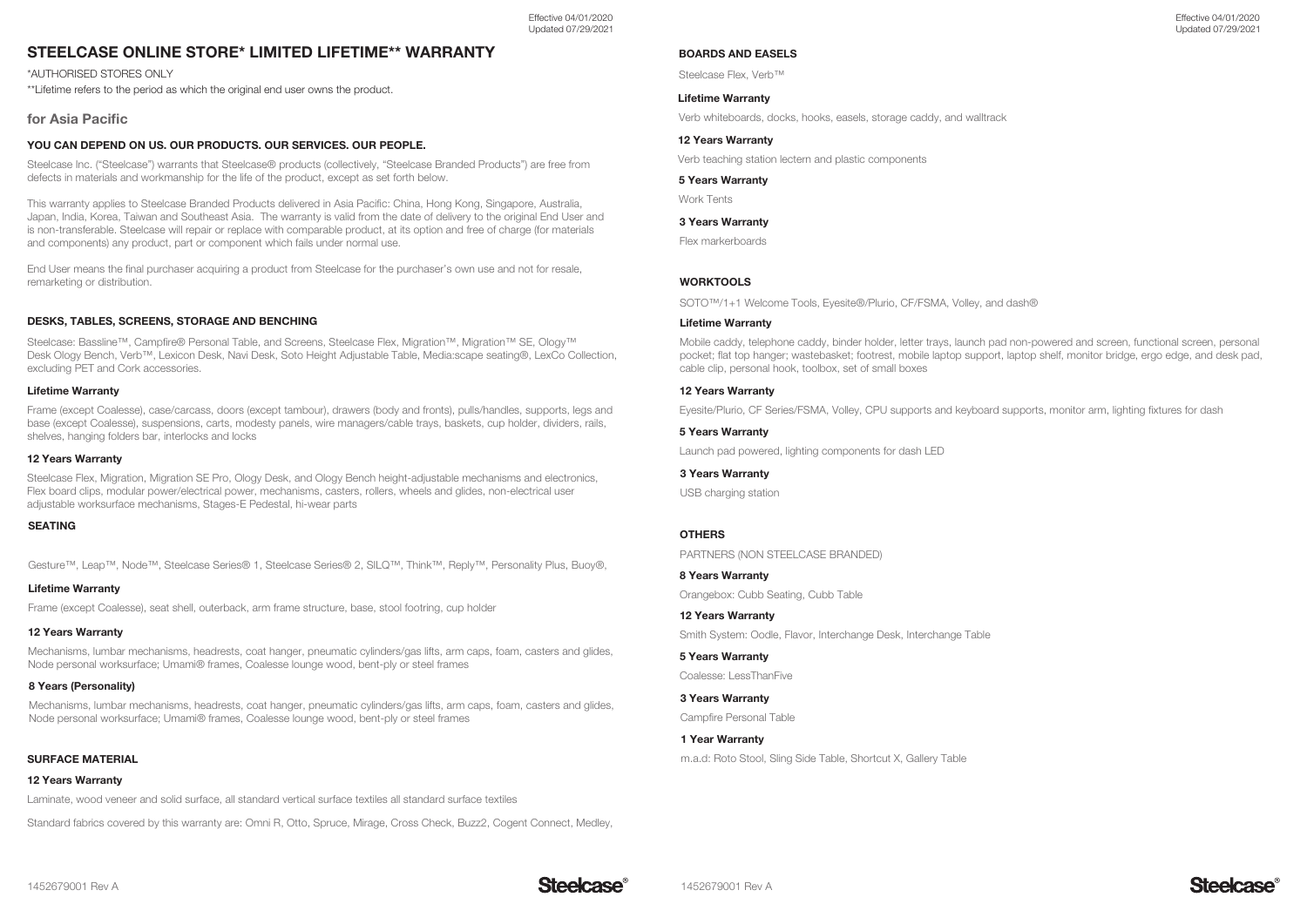# STEELCASE LIMITED LIFETIME CONSUMER WARRANTY FOR ASIA PACIFIC

### WARRANTY DOES NOT APPLY TO PRODUCT DEFECTS, DAMAGE, FAILURE OR LOSS RESULTING FROM:

• Normal wear and tear.

- Failure to apply, Self install, reconfigure, or maintain products according to published Steelcase or manufacturer instructions and guidelines.
- Abuse, misuse, or accident (including, without limitation, use of product in unsuitable environments or conditions).
- Alteration or modification of the product.
- The substitution of any unauthorized non-Steelcase components for use in the place of Steelcase components in an integrated product solution, including but not limited to worksurfaces, leg supports, panels, brackets, shelves, overhead bins and other integral components.

### WARRANTY DOES NOT COVER:

- Products considered by Steelcase to be consumables where applicable; (e.g., batteries, bulbs/lamps, except projector lamps offer 6 months coverage).
- Variations occurring in surface materials (e.g., colorfastness (except paint), matching grains, textures and colors across dissimilar substrates and lots), and natural aging found in materials such as wood and leather.
- Planked Veneer intentional and natural variations that includes, but not limited to (where applicable): character marks, grain pattern, color and natural color aging.
- Select Surfaces, Coalesse Graded-in, Custom Surfaces, Coalesse Customer's Own Material (COM), and Open Line Laminate are not covered, except as warranted by the original supplier, for material properties including, but not limited to, quality, aging, colorfastness, shade variations, puddling, wrinkling or abrasions.
- Other manufacturers' products (Steelcase shall pass along any warranty it receives with respect to other manufacturers' branded products)
- Normal operating noise from adjustable parts.
- Burring on plastic or steel parts that are regarded as having no safety issues by Steelcase's sole judgement.
- Applying weights that exceed the product's load limitation. (Refer to "user guide" for details)
- Cross -border residency (e.g. moving product to a different country from where it was originally purchased)

### WARRANTY PROVIDES EXCLUSIVE REMEDIES:

- Pursuant to this limited warranty, if a product fails under ordinary use as a result of a defect in materials or workmanship, Steelcase will (i) repair or, at Steelcase's option, replace the affected product at no charge, with a new or refurbished product of comparable function, performance and quality or ii) refund or credit of the purchase price for the affected product, at Steelcase's discretion, if Steelcase determines that repair or replacement is not commercially practicable or cannot be timely made.
- A product "defect" means an inadequacy in the materials or workmanship of the product that (i) existed at the time when you received the product from Steelcase or a Steelcase Authorized Reseller and (ii) causes a failure of the product to perform under ordinary use in accordance with the materials and documentation accompanying the product.
- An "ordinary use" means use of the product (i) in conformance with all applicable local, state or federal laws, codes and regulations (including without limitation building and/or electrical codes) and
- (ii) in accordance with manufacturer recommendations and/or instructions in the materials and documentation accompanying the product.
- Replacement parts are covered for 2 years or the balance of the original warranty, whichever is longer. Original warranty period will not be refreshed.
- Depending on products, parts stocks may not be available locally for timely replacement. Parts that are imported could take more than 60 working days.
- Please contact the Steelcase customer care team or the Steelcase Authorized reseller from which the product was originally purchased immediately if any initial defects were found upon receipt of goods. Defects that have not been reported in a timely manner may not be judged as initial defects and therefore would not be covered

Steelcase reserves the right to request that the damaged product be returned prior to granting a remedy.

### HOW DO YOU GET WARRANTY SERVICE WHEN THE PRODUCT IS PURCHASED THROUGH?

To facilitate warranty service, please keep your original proof of purchase. Contact Steelcase Store Customer Service in your local region/territory for warranty support:

Australia: shopau@steelcase.com

China: shopcn@steelcase.com

Hong Kong: shophk@steelcase.com

India: shopin@steelcase.com

Japan: shopjp@steelcase.com

Malaysia: shopmy@steelcase.com

Singapore: shopsg@steelcase.com

For all other territories and regions: please contact: shopwfh@steelcase.com.

### HOW DOES STATE OR PROVINCIAL LAW APPLY?

This warranty provides specific legal rights, and you may have other rights, which vary, from state to state and province to province.

THIS LIMITED WARRANTY IS THE SOLE REMEDY FOR PRODUCT DEFECT AND NO OTHER EXPRESS OR IMPLIED WARRANTY IS PROVIDED, INCLUDING BUT NOT LIMITED TO ANY IMPLIED WARRANTIES OF MERCHANTABILITY OR FITNESS FOR A PARTICULAR PURPOSE. STEELCASE SHALL NOT BE LIABLE FOR ANY CONSEQUENTIAL, INDIRECT, SPECIAL, PUNITIVE OR INCIDENTIAL DAMAGES.

> ©2021 Steelcase Inc. All rights reserved. All specifications subject to change without notice.

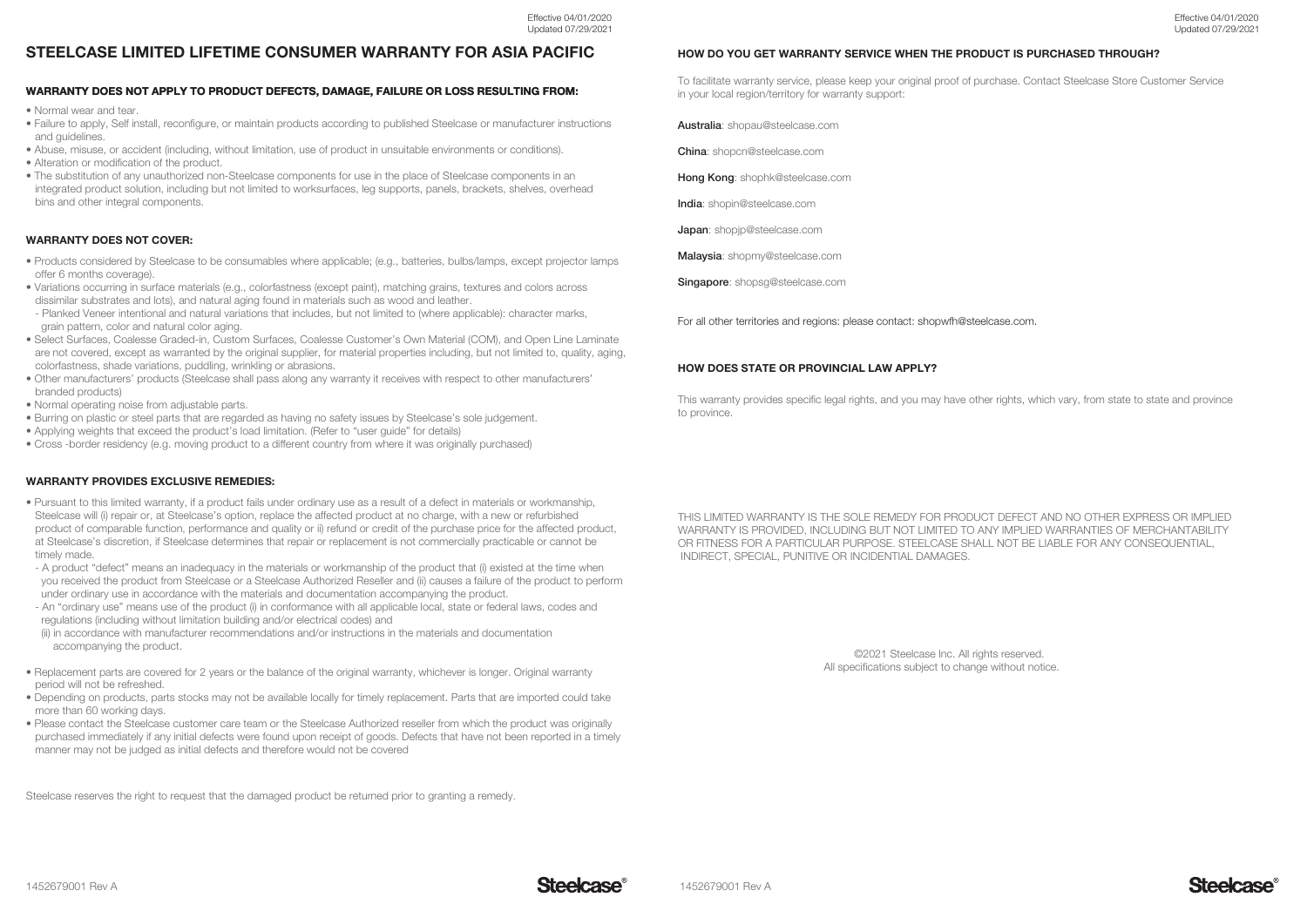# STEELCASE 网上商城\* 有限终身\*\* 保修

\*仅限授权商店

\*\*终身是初始终端端用户持有产品的期限。

对于亚太地**区** 

### 您可以信赖我们。我们的产品。我们的服务。我们的人员。

Steelcase Inc. ("Steelcase") 保证 Steelcase® 产品 (统称为 "Steelcase 品牌产品") 在产品寿命期限内不存在材料和工艺方 面的瑕疵,以下规定情况除外。 本保修适用于在亚太地区递送的 Steelcase 品牌产品: 中国、香港、新加坡、澳大利亚、日本、印度、韩国、台湾和东南亚。保修有效自交递给初始终端用户之日起且不可转让。 任何在正常使用下出现故障的产品、零件或组件, Steelcase 可决定选择免费维修或更换同类产品(材料和组件)。 ِ<br>终端用户是指从 Steelcase 购买产品以供其自用,而非转售、再营销或分销的购买者。

# 书桌、桌子、屏风、储物柜和长桌

Steelcase: Bassline™, Campfire®个人办公桌和屏风, Steelcase Flex, Migration™, Migration™ SE, Ology™ DeskOlogy 长桌, Verb™, Lexicon 桌子, Navi 桌子, Soto 升降桌, Media:scape seating®, LexCo Collection, 不包括 PET 和软木配件。

### 终身保修

框架(Coalesse 除外),箱子/柜子、门(卷门除外),抽屉(柜身和前部),拉手/把手、支撑,腿和底座(Coalesse 除外, 悬架、推车、分隔板、电线管理槽/电缆托盘、篮子、杯架、隔板、导轨、搁板、悬挂文件夹杆、互锁和锁。

# 12年保修

Steelcase Flex, Migration, Migration SE Pro, Ology Desk 和 Ology 长桌 升降机制和电子设备、Flex 板夹、模块化电源/电源箱 机制、脚轮、滚轮、轮子和水平脚、非电动工作台用户升降机制,Stages-E 基座, 高磨损零件

# 椅子

Gesture™, Leap™, Node™, Steelcase Series® 1, Steelcase Series® 2, SILQ™, Think™, Reply™, Personality Plus, Buoy®,

# 终身保修

椅架(除 Coalesse 外)、座壳、外靠背、扶手<mark>结</mark>构、底座、凳脚<mark>环</mark>,杯架

# 12年保修

机械装置、腰部机械装置、头枕、衣架、气缸/气举装置、扶手盖、垫子、脚轮和水平脚、Node 个人工作台面; With the coalesse 沙发木材、弯曲胶合板或钢框架

(Personality(**اٴ** 8 机械装置、气缸/气举装置、扶手盖、垫子、脚轮、框架(Coalesse 除外)、座椅外壳、外靠背、扶手结构和底座

# 表面材料

# 12年保修

层压板 木饰面和实木表面,所有标准垂直面纺织布 ,所有标准表面纺织布

本保修涵盖的标准纺织布料包括: Omni R, Otto, Spruce, Mirage, Cross Check, Buzz2, Cogent Connect, Medley, Era, 3D Knit, Air Mesh, YMesh, New Black, Aries, and 3D Microknit.

### 木板和画架

Steelcase Flex, Verb™

# 终身保修

Verb 白板、底座、挂钩、画架、存储柜和墙轨

# 12 年保修

Verb 教学讲台及塑料组件

# **5年保修**

丁作帐篷

# 3年保修

Flex 白板

# か公工具

SOTO™/1+1 Welcome Tools, Eyesite®/Plurio, CF/FSMA, Volley, and dash®

## 终身保修

移动柜子、电话托盘、活页夹、信纸托盘、无电源启动平台和屏风、功能屏风、多用途口袋;平顶衣架;废纸篓; 脚踏板、 移动平板电脑文架、平板电脑阁、显示器桥架、符合人体工学封边和卓垫;电缆夹、多用途挂钩、工具箱、小盒子配套

### 12 年保修

Evesite/Plurio, CF 系列/FSMA、Volley、CPU 支架和键盘支架、显示器臂、dash照明装置

# **5年保修**

带电启动平台, dash LED 照明组件

# 3 年保修

USB 充电站

# **Ҿє**

合作伙伴 (非STEELCASE品牌)

# **ҐҒاٴ** 8

Orangebox: Cubb 座椅, Cubb 桌

# 12 年保修

Smith System: Oodle, Flavor, Interchange 点, Interchange 台

# **5年保修**

Coalesse: LessThanFive

# 3年保修

Campfire 个人卓

### 1年保修

m.a.d: Roto 高椅, Sling Side 桌, Shortcut X, Gallery 桌

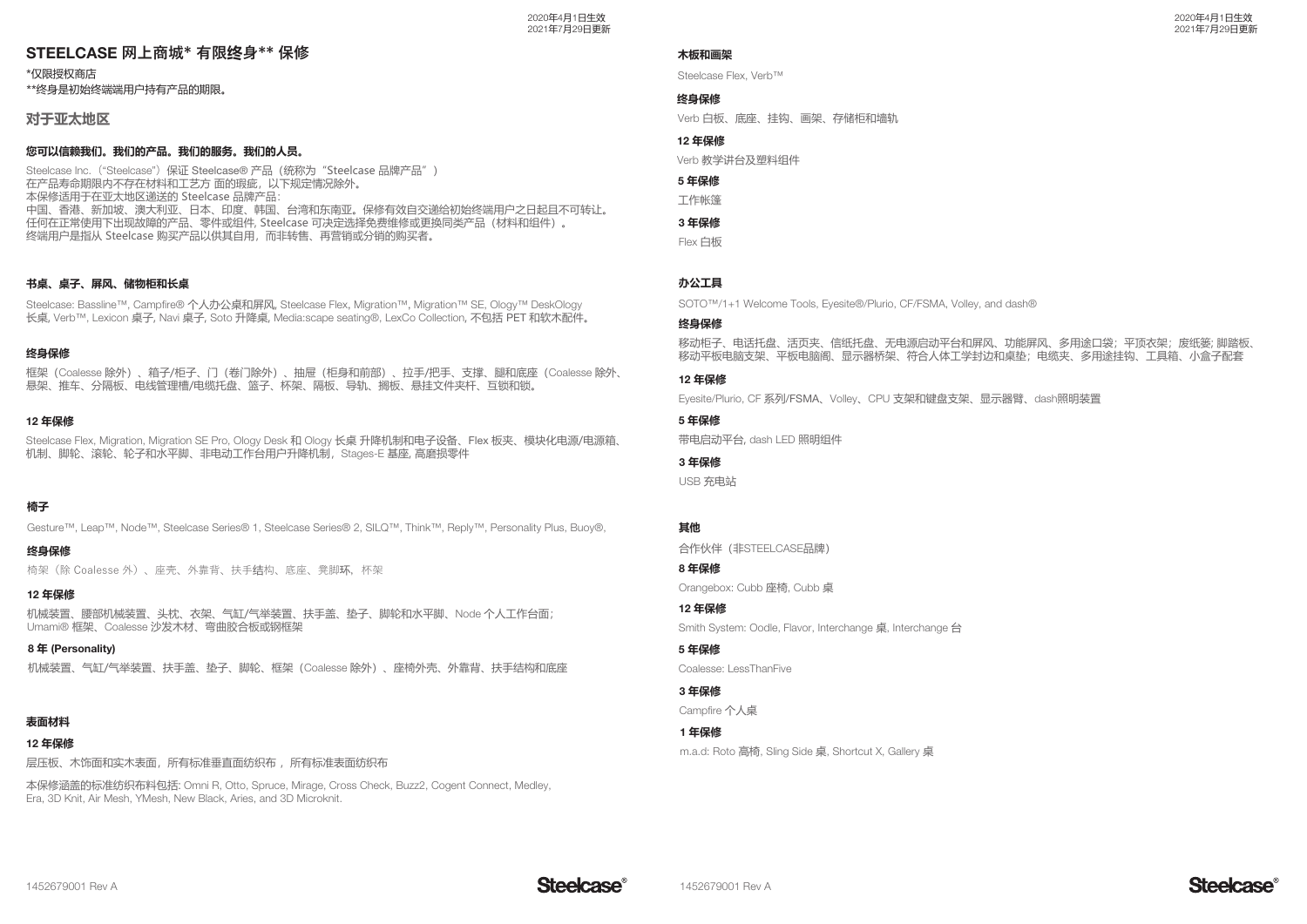2020年4月1日生效 2021年7月29日更新

# STEELCASE 亚太地区有限终身消费者保修

# 产品保修不适用于以下原因而导致的产品缺陷、损坏、故障或损失:

• 正常磨损。

- 未能根据Steelcase 或制造商发布的说明和指南应用、自行安装、重新配置或维护产品。
- 滥用、误用或意外(包括但不限于在不合适的环境或条件下使用产品)。
- •改造或修改产品。
- 用任何未经授权的非 Steelcase 组件以替换Steelcase集成产品的组件,包括但不限于工作台面、腿支架、屏风、托架、 ߡݚ澝߫ેঔչҿѕதۨুў澞

### 保修不包括:

- Steelcase 视为消耗品的产品(如适用于);(例如,电池、灯泡/灯,投影灯提供 6 个月的保修期除外)。
- 表面材料中发生的变化(例如,色牢度(油漆除外)、异种木质基 异种木质基材之间配纹、纹理和色泽) 以及木材和皮革等材料中的自然老化。
- 木板单板难免的自然变化,包括但不限于(如适用于): 字符标记、纹理图案、色泽和自然色老化。 • 特选表面、Coalesse 分级、定制表面、Coalesse 客选材料 (COM) 和开线层压板不在保修范围内
- 除非原有供应商提供材料特性保证,包括但不限于质量、老化、色牢度、色泽变化、混水、起皱或磨损。
- 其他制造商的产品(Steelcase 应将其收到的其他制造商品牌产品的任何保证转交) • 正常运行的调制部件噪音。
- Steelcase 判断为没有安全隐患的塑料或钢部件上的毛刺。
- •施加超过产品负载限制的重量。(详见"用户指南")
- 
- 跨境运用(例如, 将产品移至与最初购买地不同的国家/地区)

#### 购买产品时,您如何获得保修服务?

为方便保修服务,请保留您的正本购买凭证。联系您当地区域的 Steelcase 商店客户服务以获得保修支援:

**澳大利亚**: shopau@steelcase.com

**З֡**: shopcn@steelcase.com

香港· shophk@steelcase.com

**Ԭڅ**: shopin@steelcase.com

**日本**: shopip@steelcase.com

**马来西亚**: shopmy@steelcase.com

**新加坡**: shopsg@steelcase.com

对于所有其他地区和区域: 请联系: shopwfh@steelcase.com.

#### 如何适用州或省法律?

本保修提供特定的法律权利,您可能拥有其他权利,因州和省而异。

#### 保修独家补救措施:

- •根据此有限保修,如果产品在正常使用下由于材料或工艺缺陷而出现故障,Steelcase 将决定
- (i) 进行修理或选择免费更换受影响的产品, 使用新的或翻新的功能、性能和质量相当的产品或
- (ii) 如果 Steelcase 确定维修或更换在市售上不可行或无法及时进行, 则由 Steelcase 自行决定, 退款或贷记受影响产品的购买价格。
- 产品"缺陷"是指产品材料或工艺方面的不足,该缺陷 (i) 在您从 Steelcase 或 Steelcase
- 授权经销商处收到产品时就存在,并且(ii)导致产品无法按照产品随附的材料和文件进行日常使用。
- · "正常使用"是指产品的使用(i)符合所用地、州或联邦法律、法规和规章(包括但不限于建筑和/或电气法规) 和 (ii) 根据制造商的建议和/或产品随附的材料和文件中的说明。
- •更换部件的保修期为2年或原有保修期的余额,以较长者为准。原保修期不会刷新。
- 根据产品的不同,当地零件库存可能不足以及时更换。进口的零件可能需要 超过60 个工作日。
- 如果在收到货物时发现任何初始缺陷,请立即联系 Steelcase 客户服务团队或原本购买产品的 Steelcase 授权经销商。 未能及时汇报产品缺陷可能不被判断为初始缺陷,因此而失保。

在给予补救前, Steelcase 保留要求退回损坏产品的权利。

#### 本有限保修是产品缺陷的唯一补救措施,不提供其他明示或暗示的保修,包括但不限于对特定用途的适销 性或适用性的任何暗示保证。STEELCASE 不对任何后果性、间接性、特殊、惩罚性或偶发性的损害负责。

©2021 Steelcase Inc. 保留所有权利。 所有规格如有更改,恕不另行通知。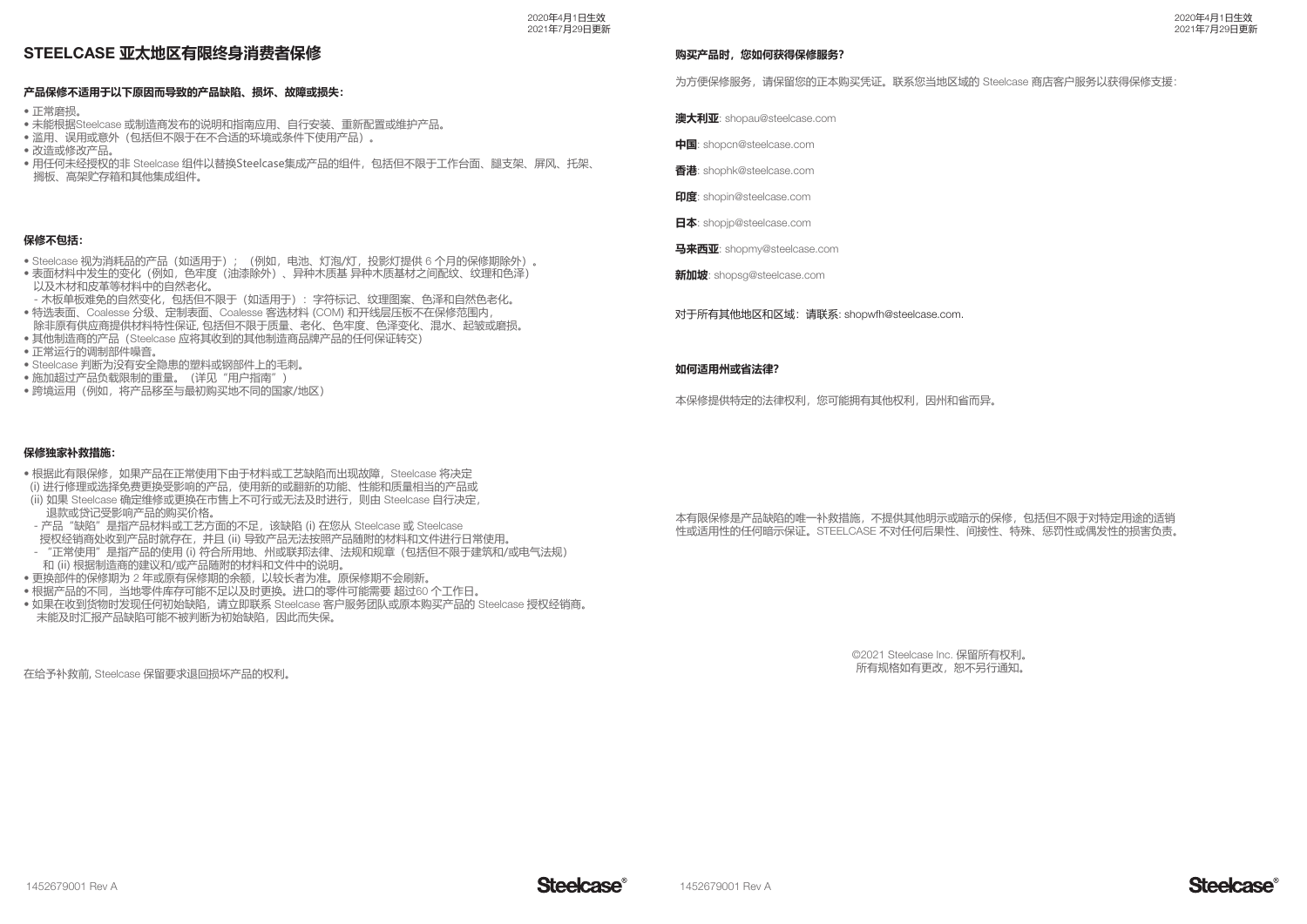# STEELCASE オンラインストア\* ライフタイム\*\* 保証

\*認定ストアのみ \*\*ライフタイムとは、最初の購入者が製品を所有する期間を指します。

# アジアパシフィック地**域向け**

# Steelcaseは製品、サービス、スタッフにて、お客様をサポートします。

Steelcase Inc. (以下「Steelcase」と称します)は、Steelcase®製品(以下まとめて「Steelcase ブランド製品」)は、 下記の例外を除いて、製品の寿命期間にわたって素材および製法に欠陥がないことを保証します。本保証は、アジアパシ フィック地域:中国、香港、シンガポール、オーストラリア、日本、インド、韓国、台湾、および東南アジアに配送されるSteelcase ブランド製品に適用されます。本保証は、最初の購入者に配送された日に発効し、譲渡はできません。 Steelcase は、通常使用の範囲内で故障したあらゆる製品、パーツ、または部品を、(素材および部品に関して)無料で、 Steelcaseの判断で修理するか同等製品と交換します。最初の購入者とは、再販、リマーケティング、または流通ではなく、 自身による使用を目的にSteelcase から製品を取得した最終的な購入者を意味します。

# デスク、ベンチ、テーブル、スクリーンおよび、収納

Steelcase: Bassline™, Campfire® Personal Table, およびScreens, Steelcase Flex, Migration™ Migration™ SE, Ology™ DeskOlogy Bench, Verb™, Lexicon Desk, Navi Desk, Solo Height Adjustable Table, Media:scape seating®, LexCo Collection (PETおよびコルク素材のアクセサリーは除きます)。

### **ライフタイム保証**

フレーム (Coalesseは除きます)、ケース/骨組み、ドア (蛇腹は除きます)、引き出し (本体および前面)、 引き手/ハンドル、支え、脚およびベース(Coalesseは除きます)、サスペンション、カート、幕板、 ワイヤー管理/ケーブルトレー、バスケット、カップホルダー、仕切り、レール、棚、吊り下げホルダーバー、連結部、 ならびにロック

# 12年保証

Steelcase Flex, Migration, Migration SE Pro, Ology Desk、およびOlogy Benchの高さ調整機構および電子部品、 Flexのボードクリップ、モジュラー型電源/電子電源、機械機構、キャスター、ローラー、ホイールおよびグライド、 ユーザーが調整可能な非電動の作業面機構、Stages-E Pedestal、磨耗しやすい部品

# **灚灀瀻**

Gesture™, Leap™, Node™, Steelcase Series® 1, Steelcase Series® 2, SILQ™, Think™, Reply™, Personality Plus, Buoy®,

### **ライフタイム保証**

構造体座面 (Coalesseは除きます)、構造体座面、アウターバック、肘掛け構造体座面構造、ベース、 フットリング、カップホルダー

### 12年保証

機械機構、背もたれ機構、ヘッドレスト、コートハンガー、空気圧シリンダー/ガスリフト、肘掛けキャップ、フォーム素材、キャスターおよびグライド、Nodeの個人用作業面、Umami®の構造体座面、Coalesseのラウンジウッド、ベニヤ板、またはスチール素材の構造体座面

### <sup>8</sup>年 (Personality)

機械機構、空気圧シリンダー/ガスリフト、肘掛けキャップ、フォーム素材、キャスター、構造体座面(Coalesseは除きます)、構造体座面、アウターバック、肘掛け構造体座面構造およびベース

### **仕上げ・張り地**

12 年保証

ラミネート、ベニヤ板、および固体面、全ての標準張地

本保証の対象となる標準的な生地:Omni R, Otto, Spruce, Mirage, Cross Check, Buzz2, Cogent Connect, Medley, Era, 3D Knit, Air Mesh, YMesh, New Black, Aries, and 3D Microknit.

### **ボードおよびイーゼル**

Steelcase Flex, Verb™

### **ライフタイム保証**

Verb のホワイトボード、ドック、フック、イーゼル、収納キャディー、およびウォールトラック

### 12 年保証

Verb 指導ステーションの教壇およびプラスチック部品

### 5 年保証

Work Tents

# 3 年保証

Flex のマーカーボード

### **ワークツール**

SOTO™/1+1 Welcome Tools, Eyesite®/Plurio, CF/FSMA, Volley, および dash®

### **ライフタイム保証**

モバイルキャディー、電話キャディー、バインダーホルダー、レタートレー、非電動のランチパッドおよびスクリーン、 機能スクリーン、パーソナルポケット、フラットトップハンガー、ゴミ箱、フットレスト、モバイルおよびラップトッ プの支え、ラップトップ棚、モニターブリッジ、エルゴエッジ、およびデスクパッド、ケーブルクリップ、 パーソナルフック、ツールボックス、小箱セット

### 12 年保証

Evesite/Plurio, CF Series /FSMA、Volley、CPU の支えおよびキーボードの支え、モニターアーム、dashの照明器具固定部

# 5 年保証

電動のランチパッド. dash LEDの照明部品

### 3 年保証

USB 充電ステーション

### **その他**

パートナー製品 (Steelcaseブランドではない製品)

8 年保証

Orangebox: Cubb Seating, Cubb Table

### 12 年保証

Smith System: Oodle, Flavor, Interchange Desk, Interchange 台

# 5 年保証

Coalesse: LessThanFive

### 3年保証

Campfire Personal Table

### 1 年保証

m.a.d: Roto Stool, Sling Side Table, Shortcut X, Gallery Table